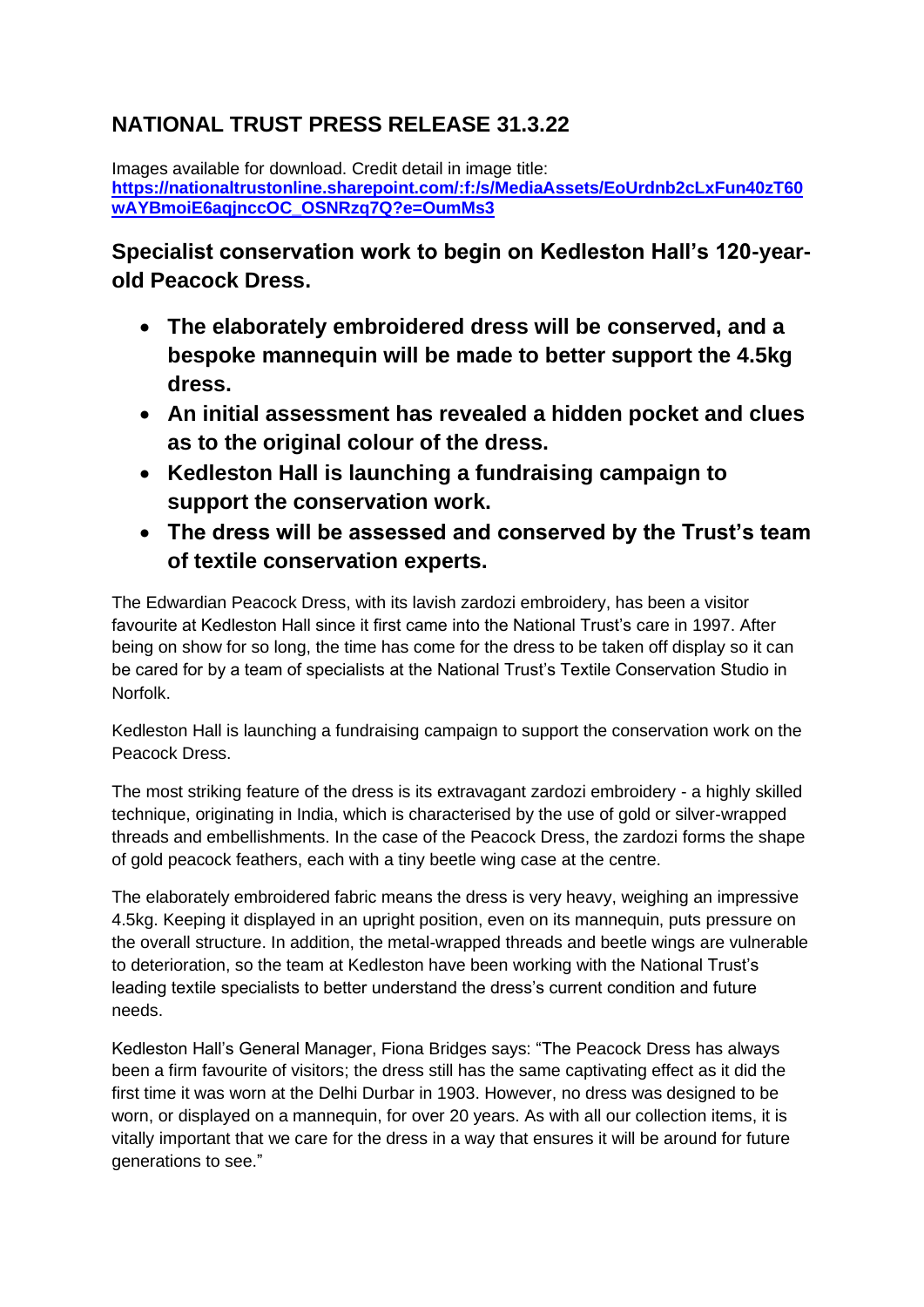Ella Kilgallon, Property Curator at Kedleston Hall elaborates further: "A specially commissioned report by senior conservators at the National Trust's Textile Conservation Studio has highlighted that to care for the dress properly we need to allow it to rest for a number of years so the fibres in the dress can relax. The dress also requires some remedial conservation work to stabilise the embroidery and layers of fabric."

The report points out the need for a new mannequin to be purpose-built to support the dress's specific design and weight when it is eventually returned to be displayed at Kedleston Hall.

Ella continues: "Textile with heavy beading or decorative detail can be very difficult to display without gravity putting strain on areas of the fabric. Textile Conservators have been advising the House and Collections team on how we can better customise the mannequin. A bespoke sculpted mannequin will more accurately recreate the silhouette of Mary Curzon, for whom the dress was designed. The improvements will support and remove tension from the waistband, caused by the weight of the skirt, and will show the dress as the design intended."

The recent removal of the dress from its mannequin provided an opportunity to learn more about the design of the dress. New discoveries were made including a pocket at the back of the skirt as well as an indication that the embroidered zardozi fabric may have originally appeared much more brightly coloured than it does today.

Terri Dewhurst, Textile Conservator at the National Trust Textile Conservation Studio, Norfolk, talks about the colours of the original dress: "We think that the dress was more vibrant when it was originally made due to the presence of unfaded colours within the embroidered design. For example, there are coloured threads which hold the metal embroidery in place (called couching stitching.) These have faded over time, but we have now been able to see the stitching underneath this which hasn't been exposed to the harmful effects of UV light and shows much brighter shades of pink and green."

The dress will go back on display in the Hall at Kedleston along with its bespoke sculpted mannequin in several years. Exactly how many will depend on the amount of remedial conservation work required and the costs involved.

The cost of the conservation work will be determined when the Peacock Dress undergoes a detailed assessment at the National Trust's Textile Conservation Studio. Early indications are that this will be in the region of £28,000, including the cost of a new, bespoke mannequin.

Without the support of National Trust members and supporters, the Trust would not be able to do this important and innovative work. Supporters can now text to donate specifically to the conservation of the Peacock Dress (text 70525 to donate £5 – 100% of the donation will go to this cause or visit https://secure.nationaltrust.org.uk/donate/personal-details)

For further information and visiting times see<https://www.nationaltrust.org.uk/kedleston-hall> or call 01332 842191.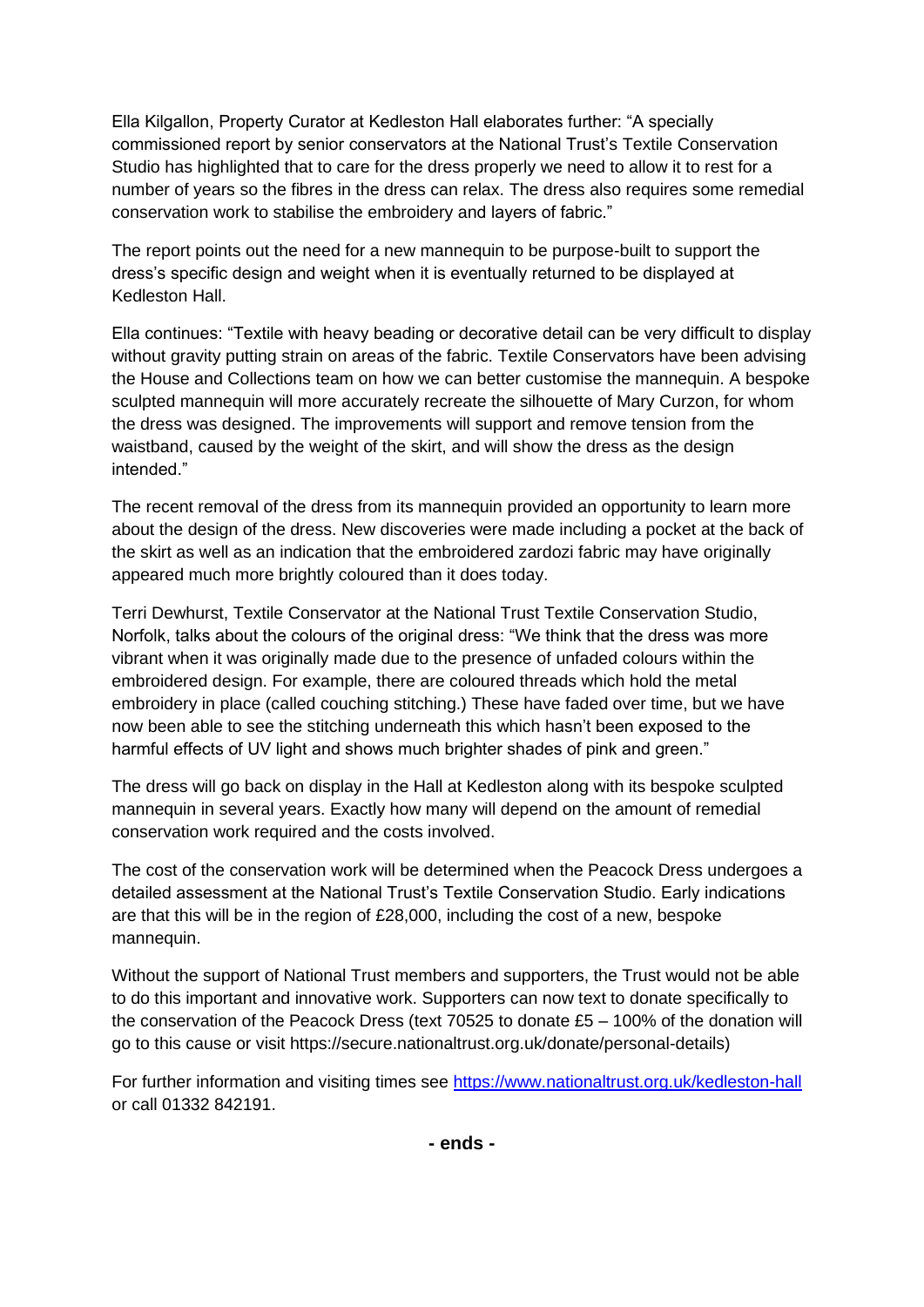### **For further media information and images please contact:**

Karthi Abrey - [karthi.abrey@nationaltrust.org.uk](mailto:karthi.abrey@nationaltrust.org.uk) Cat Edworthy – [cat.edworthy@nationaltrust.org.uk](mailto:cat.edworthy@nationaltrust.org.uk%20/%2007484) / 07484 500852

Images available for download. Credit detail in image title: **[https://nationaltrustonline.sharepoint.com/:f:/s/MediaAssets/EoUrdnb2cLxFun40zT60](https://nationaltrustonline.sharepoint.com/:f:/s/MediaAssets/EoUrdnb2cLxFun40zT60wAYBmoiE6aqjnccOC_OSNRzq7Q?e=OumMs3) [wAYBmoiE6aqjnccOC\\_OSNRzq7Q?e=OumMs3](https://nationaltrustonline.sharepoint.com/:f:/s/MediaAssets/EoUrdnb2cLxFun40zT60wAYBmoiE6aqjnccOC_OSNRzq7Q?e=OumMs3)**

Web: nationaltrust.org.uk/kedleston-hall Twitter: @KedlestonNT Facebook: National Trust Kedleston Hall Instagram: @ntkedlestonhall

# **Notes for Editors:**

# **About Kedleston Hall**

Kedleston Hall was designed not as a family house, but to be a show palace for lavish entertaining and for displaying extensive collections of paintings, sculpture and original furnishings. Kedleston is a stunning example of the work of the 18<sup>th</sup>-century architect Robert Adam. Kedleston is surrounded by over 800 acres of naturalistic parkland including a lake, cascades and original Adam features. The parkland is full of wildlife, woodlands and walks for all to enjoy. The Curzon family have lived here since the  $12<sup>th</sup>$  century and continue to live at the Hall.

#### **About the Peacock Dress**

The Peacock Dress, worn by Mary Victoria Leiter, Lady Curzon (1870-1906), Vicereine of India, at the Delhi Durbar in 1903.

This dress tells us a story of our colonial past. It was worn by Mary Curzon (1870–1906), the wife of George Curzon, the Viceroy of India (1859–1925), at a ball in Delhi on 6 January 1903 to mark the coronation of King Edward VII (1841–1910) as Emperor of India. The ball took place at the Red Fort, lit with electric lighting that made Mary's dress sparkle. The spectacular and lavish event was full of pageantry and royal ceremony, and was designed to entertain and impress Indian princes and dignitaries, while underlining the power of British rule. The design of Mary's dress was not only highly fashionable but also subtly political. Made of fabric traditionally worn by Mughal court rulers, it appropriated the motif of a peacock feather (an important Hindu symbol, particularly associated with Lord Krishna and the goddess Saraswati). The intention was perhaps to present a visual sense of continuity, aligning British rule with Indian courts of the past as a statement of dominance. The richly decorated fabric, which includes hundreds of beetle-wing cases, was made by male Indian embroiderers in the workshop of Kishan Chand, while the dress (a two-piece of a bodice top and skirt) itself was made in Paris by Jean-Philippe Worth (1856–1926).

*NB. Cathy Hay, an independent Dress Historian and Maker, discovered the name of the embroidery firm, Kishan Chand, in a feature in the Illustrated London News.*

#### **How long will the dress be away?**

We anticipate that the dress will be off display for several years, both for conservation treatment and to rest it, to aid its long-term preservation. Exactly how many will depend on